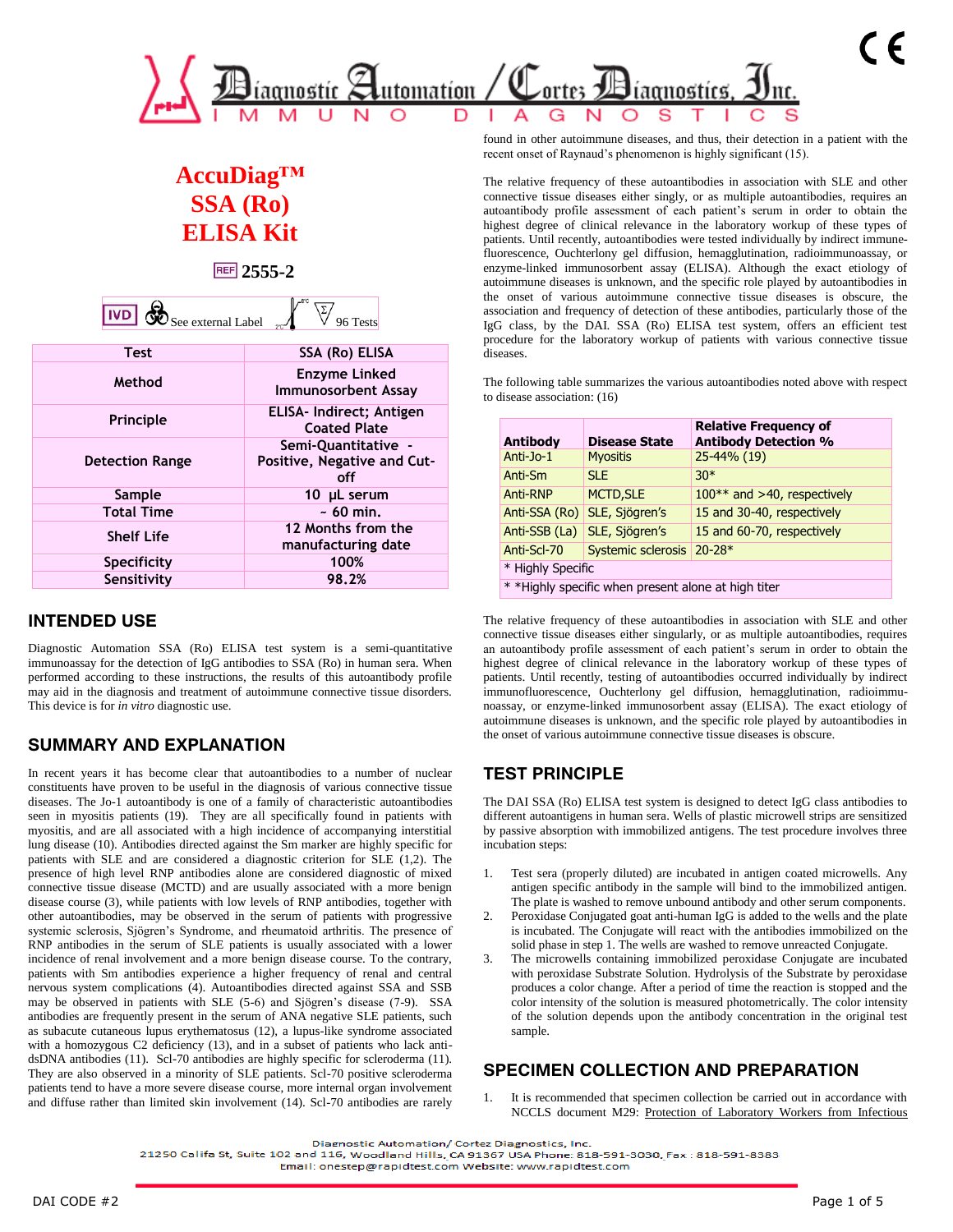

Disease.

- 2. No known test method can offer complete assurance that human blood samples will not transmit infection. Therefore, all blood derivatives should be considered potentially infectious.
- 3. Only freshly drawn and properly refrigerated sera obtained by approved aseptic venipuncture procedures should be used in this assay (17, 18). No anticoagulants or preservatives should be added. Avoid using hemolyzed, lipemic, or bacterially contaminated sera.
- Store sample at room temperature for no longer than 8 hours. If testing is not performed within 8 hours, sera may be stored between 2 and 8°C for no longer than 48 hours. If delay in testing is anticipated, store test sera at -20°C or lower. Avoid multiple freeze/thaw cycles that may cause loss of antibody activity and give erroneous results.

# **MATERIALS AND COMPONENTS**

## **Materials provided with the test kits**

Each kit contains the following components in sufficient quantities to perform the number of tests indicated on packaging label. **Note: All reactive reagents contain sodium azide as a preservative at a concentration of < 0.1% (w/v): Controls, Calibrators and Sample Diluent.** 

- 1. **Plate:** 96 wells configured in twelve, 1x 8-well, strips coated with inactivated antigen. The strips are packaged in a strip holder and sealed in an envelope with desiccant.
- 2. **Conjugate:** Conjugated (horseradish peroxidase) goat anti-human IgG (Fc chain specific).One, 15 mL, white- capped bottle. Ready to use.
- 3. **Positive Control (Human Serum):** One, 0.35 mL, red-cap vial.
- 4. **Calibrator (Human Serum):** One, 0.5mL, blue-cap.
- 5. **Negative Control (Human Serum):** One, 0.35mL, green-cap vial.
- 6. **Sample Diluent:** One, 30mL, green-cap, bottle containing Tween-20, bovine serum albumin and phosphate-buffered-saline, (pH  $7.2 \pm 0.2$ ). Ready to use. **Note: The Sample Diluent will change color when combined with serum**.
- 7. **TMB:** One, 15 mL, amber-capped, amber bottle containing 3, 3', 5, 5' tetramethylbenzidine (TMB). Ready to use.
- 8. **Stop Solution:** One, 15 mL, red-capped, bottle containing 1M H<sub>2</sub>SO<sub>4</sub>, 0.7M HCI. Ready to use.
- 9. **Wash Buffer Concentrate (10X):** Dilute 1 part concentrate + 9 parts deionized or distilled water. One, 100mL, clear-capped, bottle containing a 10X concentrated phosphate-buffered –saline and Tween-20 solution (Blue solution). **Note: 1X solution will have a pH of**  $7.2 \pm 0.2$ **.**

The following components are not kit lot number dependent and may be used interchangeably with the ELISA assays: TMB, Stop Solution, and Wash Buffer.

## **Note: Kit also contains**

- 1. Component list containing lot specific information is inside the kit box.
- 2. Package insert providing instructions for use.

### **Materials required but not provided**

- 1. ELISA microwell reader capable of reading at a wavelength of 450nm. NOTE: Use of a single (450nm), or dual (450/620 - 650nm), wavelength reader is acceptable. Dual wavelength is preferred, as the additional reference filter has been determined to reduce potential interference from anomalies that may absorb light.
- 2. Pipettes capable of accurately delivering 10 to 200µL.
- 3. Multichannel pipette capable of accurately delivering (50-200µL)
- 4. Reagent reservoirs for multichannel pipettes.<br>5. Wash hottle or microwell washing system
- Wash bottle or microwell washing system.
- 6. Distilled or deionized water.
- 7. One liter graduated cylinder.
- 8. Serological pipettes.
- 9. Disposable pipette tips.
- 10. Paper towels.
- 11. Laboratory timer to monitor incubation steps.

12. Disposal basin and disinfectant. (example: 10% household bleach, 0.5% sodium hypochlorite.)

# **ASSAY PROCEDURE**

- 1. Remove the individual components from storage and allow them to warm to room temperature (20-25ºC).
- 2. Determine the number of microwells needed. Allow six Control/Calibrator determinations (one Blank, one Negative Control, three Calibrators and one Positive Control) per run. A Reagent Blank should be run on each assay. Check software and reader requirements for the correct Controls/Calibrator configurations. Return unused strips to the resealable pouch with desiccant, seal, and return to storage between  $2^{\circ}$  and  $8^{\circ}$ C.

|    | <b>EXAMPLE PLATE SET-UP</b> |                |
|----|-----------------------------|----------------|
|    | 1                           | $\overline{2}$ |
| A  | <b>Blank</b>                | Patient 3      |
| B  | Neg. Control                | Patient 4      |
| C  | Calibrator                  | Etc.           |
| D  | Calibrator                  |                |
| E. | Calibrator                  |                |
| F  | Pos. Control                |                |
| G  | Patient 1                   |                |
| н  | Patient 2                   |                |

- Prepare a 1:21 dilution (e.g.:  $10\mu L$  of serum + 200 $\mu L$  of Sample Diluent) of the Negative Control, Calibrator, Positive Control, and each patient serum. **Note: The Sample Diluent will undergo a color change confirming that the specimen has been combined with the diluent.**
- 4. To individual wells, add 100µL of each diluted control, calibrator and patient specimen. Ensure that the samples are properly mixed. Use a different pipette tip for each sample.
- 5. Add  $100\mu L$  of Sample Diluent to well A1 as a reagent blank. Check software and reader requirements for the correct reagent blank well configuration.
- 6. Incubate the plate at room temperature (20-25°C) for  $25 \pm 5$  minutes.
- 7. Wash the microwell strips 5X.

### *A. Manual Wash Procedure***:**

- a. Vigorously shake out the liquid from the wells.
- b. Fill each microwell with Wash Buffer. Make sure no air bubbles are trapped in the wells.
- c. Repeat steps a. and b. for a total of 5 washes.
- d. Shake out the wash solution from all the wells. Invert the plate over a paper towel and tap firmly to remove any residual wash solution from the wells. Visually inspect the plate to ensure that no residual wash solution remains. Collect wash solution in a disposable basin and treat with disinfectant at the end of the day's run.

## *B. Automated Wash Procedure:*

If using an automated microwell wash system, set the dispensing volume to 300-350µL/well. Set the wash cycle for 5 washes with no delay between washes. If necessary, the microwell plate may be removed from the washer, inverted over a paper towel and tapped firmly to remove any residual wash solution from the microwells.

Diagnostic Automation/ Cortez Diagnostics Inc.

21250 Califa St, Suite 102 and 116, Woodland Hills, CA 91367 USA Phone: 818-591-3030, Fax: 818-591-8383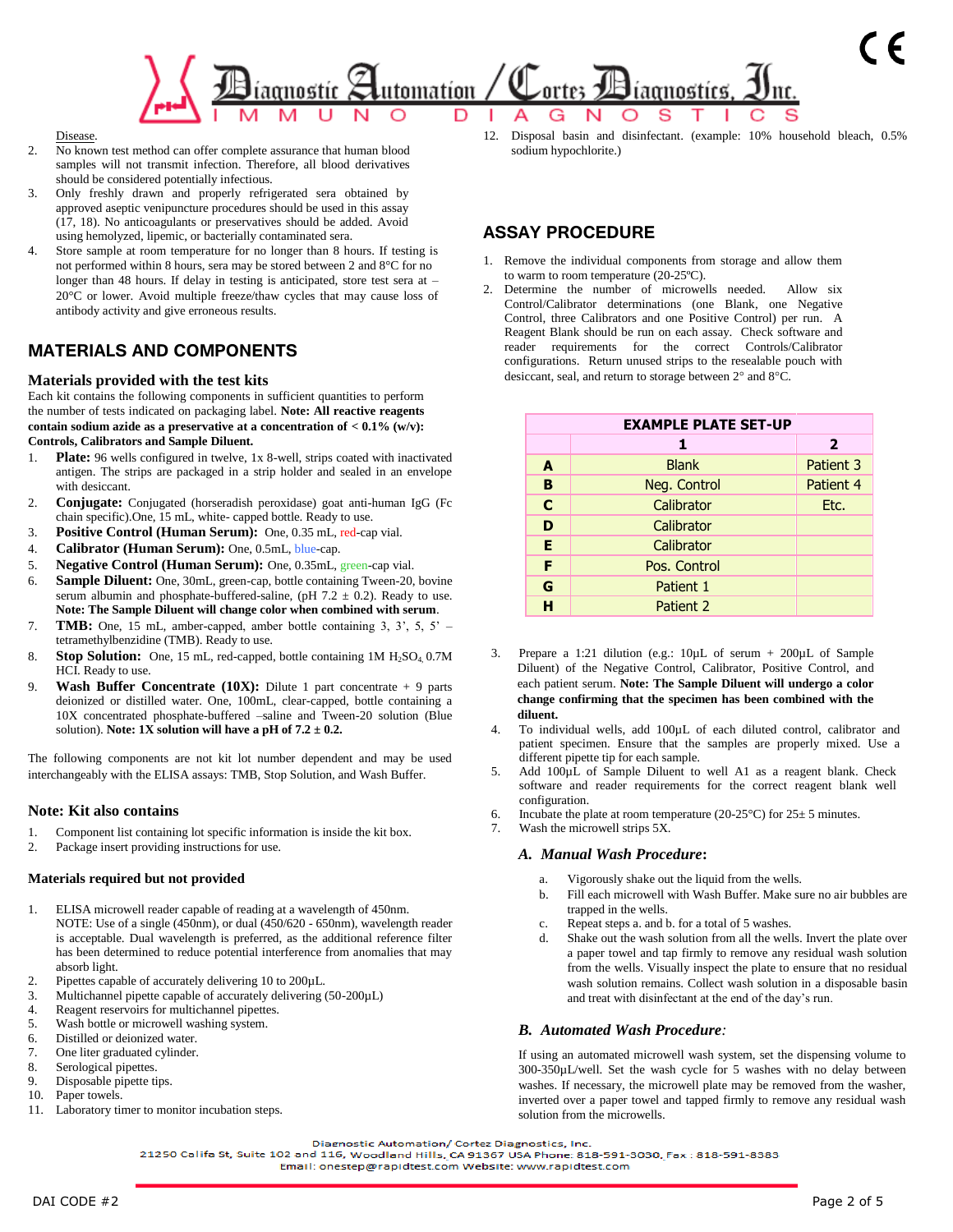

|    | Test Specimen $OD = 0.946$                                          | Test Specimen AAU/mL = $(0.946 x$                                      |  |  |  |  |  |
|----|---------------------------------------------------------------------|------------------------------------------------------------------------|--|--|--|--|--|
|    |                                                                     | 155)/0.435                                                             |  |  |  |  |  |
|    | Calibrator $OD = 0.435$                                             | Test Specimen= 337 AAU/mL                                              |  |  |  |  |  |
|    | Calibrator Unit Value $= 155$                                       |                                                                        |  |  |  |  |  |
|    | AAU/ml.                                                             |                                                                        |  |  |  |  |  |
| 8. |                                                                     | Add 100µL of the Conjugate to each well, including reagent blank well, |  |  |  |  |  |
|    | at the same rate and in the same order as the specimens were added. |                                                                        |  |  |  |  |  |

- Incubate the plate at room temperature (20-25°C) for  $25 \pm 5$  minutes
- 10. Wash the microwells by following the procedure as described in step 7. 11. Add 100µL of TMB to each well, including Reagent Blank well, at the same rate and in the same order as the specimens.

12. Incubate the plate at room temperature (20-25°C) for 10 to 15 minutes.

- 13. Stop the reaction by adding 50µL of Stop Solution to each well, including reagent blank well, at the same rate and in the same order as the TMB was added. Positive samples will turn from blue to yellow. After adding the Stop Solution, tap the plate several times to ensure that the samples are thoroughly mixed.
- 14. Set the microwell reader to read at a wavelength of 450nm and measure the optical density (OD) of each well against the reagent blank. The plate should be read within 30 minutes after the addition of the Stop Solution.

#### **ABBREVIATED TEST PROCEDURE**



## **RESULTS**

The Calibrator within this Test System has been assigned both a Correction Factor for the generation of Index Values and a Calibrator Value for the generation of Unit Values. Based upon testing of normal and disease-state specimens, a maximum normal Unit Value has been determined by the manufacturer and correlated to the Calibrator.

#### **A. Calculations:**

a. Correction Factor: The manufacturer determined a Cutoff OD Value for positive samples and correlated it to the Calibrator. The Correction Factor (CF) allows for the determination of the Cutoff Value for positive samples. It will also correct for slight day-to-day variations in test results. The Correction Factor is determined for each lot of components and is printed on the Component Label located in the Test System box.

b. Cutoff OD Value: To obtain the Cutoff OD Value, multiply the CF by the mean OD of the Calibrator determined above. (CF x Mean OD of Calibrator = Cutoff OD Value)

c. Index Values/OD Ratios: Calculate the Index Value/OD Ratio for each specimen by dividing its OD Value by the Cutoff OD from step b.

| <b>Mean OD of Calibrator</b>  | $=$                | 0.793                       |
|-------------------------------|--------------------|-----------------------------|
| <b>Correction Factor (CF)</b> | $=$                | 0.25                        |
| Cut off OD                    | $=$                | $0.793 \times 0.25 = 0.198$ |
| <b>Unknown Specimen OD</b>    | $=$                | 0.432                       |
| Specimen Index Value or OD    | $=$ $\overline{ }$ | $0.432 \quad 0.198 = 2.18$  |
| <b>Ratio</b>                  |                    |                             |

d. Conversion of Optical Density to Autoantibody Units (AAU)/mL: The conversion of OD to Unit Value (AAU/mL) can be represented by the following equation: Test Specimen AAU/mL =  $(A \times B) / C$  Where:  $AAU/mL = Unknown Unit Value to be determined; A = OD of the test$ specimen in question;  $B =$  Unit Value of the Positive Calibrator (AAU/mL)  $& C =$  The mean OD of the Calibrator. Example:

#### **B. Interpretations:**

Index Values or OD ratios are interpreted as follows:

|                            | Unit Values         | Index Value or OD<br>Ratio |
|----------------------------|---------------------|----------------------------|
| <b>Negative Specimens</b>  | $<$ 150 AAU/mL      | < 0.90                     |
| <b>Equivocal Specimens</b> | 150 to 180 $AAU/mL$ | $0.91$ to $1.09$           |
| <b>Positive Specimens</b>  | $>180$ AAU/mL       | >1.10                      |

Retest specimens with OD Ratio Values in the equivocal range  $(0.91 - 1.09)$  in duplicate. Report any two of the three results which agree. Evaluate repeatedly equivocal specimens using an alternate serological method and/or re-evaluate by drawing another sample one to three weeks later.

## **QUALITY CONTROL**

- Each time the assay is run the Calibrator must be run in triplicate. A reagent blank, Negative Control, and Positive Control must also be included in each assay.
- 2. Calculate the mean of the three Calibrator wells. If any of the three values differ by more than 15% from the mean, discard that value and calculate the mean using the remaining two wells.
- 3. The mean OD value for the Calibrator and the OD values for the Positive and Negative Controls should fall within the following ranges:

|                         | OD Range |
|-------------------------|----------|
| <b>Negative Control</b> | < 0.250  |
| Calibrator              | > 0.300  |
| <b>Positive Control</b> | > 0.500  |

- a. The OD of the Negative Control divided by the mean OD of the Calibrator should be < 0.9.
- b. The OD of the Positive Control divided by the mean OD of the Calibrator should be > 1.25.
- c. If the above conditions are not met the test should be considered invalid and should be repeated.
- 4. The Positive Control and Negative Control are intended to monitor for substantial reagent failure and will not ensure precision at the assay cutoff.
- 5. Additional controls may be tested according to guidelines or requirements of local, state, and/or federal regulations or accrediting organizations.
- 6. Refer to CLSI document C24: Statistical Quality Control for Quantitative Measurements for guidance on appropriate QC practices.

## **PERFORMANCE CHARACTERISTICS**

#### **1. Comparative Study**

A comparative study was performed to demonstrate the equivalence of the DAI. SSA (Ro) ELISA to several other commercially available autoantibody ELISA test systems. The performance of the SSA (Ro) ELISA was evaluated using 337\* serum specimens; 152 normal donor samples from the northeastern and southeastern United States, and 185 disease-state repository samples previously characterized with respect to autoantibody activity. The results of the investigation have been summarized in Tables 1 and 2 below:

### **Table 1: Relative Sensitivity, Disease-State Specimens**

| DAI          | <b>Commercial</b> | <b>Discrepant</b> | <b>Reactives After</b> | Sensitivity |
|--------------|-------------------|-------------------|------------------------|-------------|
| <b>ELISA</b> | <b>ELISA</b>      | <b>Samples</b>    | <b>Resolution of</b>   |             |

Diagnostic Automation/ Cortez Diagnostics, Inc.

21250 Califa St, Suite 102 and 116, Woodland Hills, CA 91367 USA Phone: 818-591-3030, Fax: 818-591-8383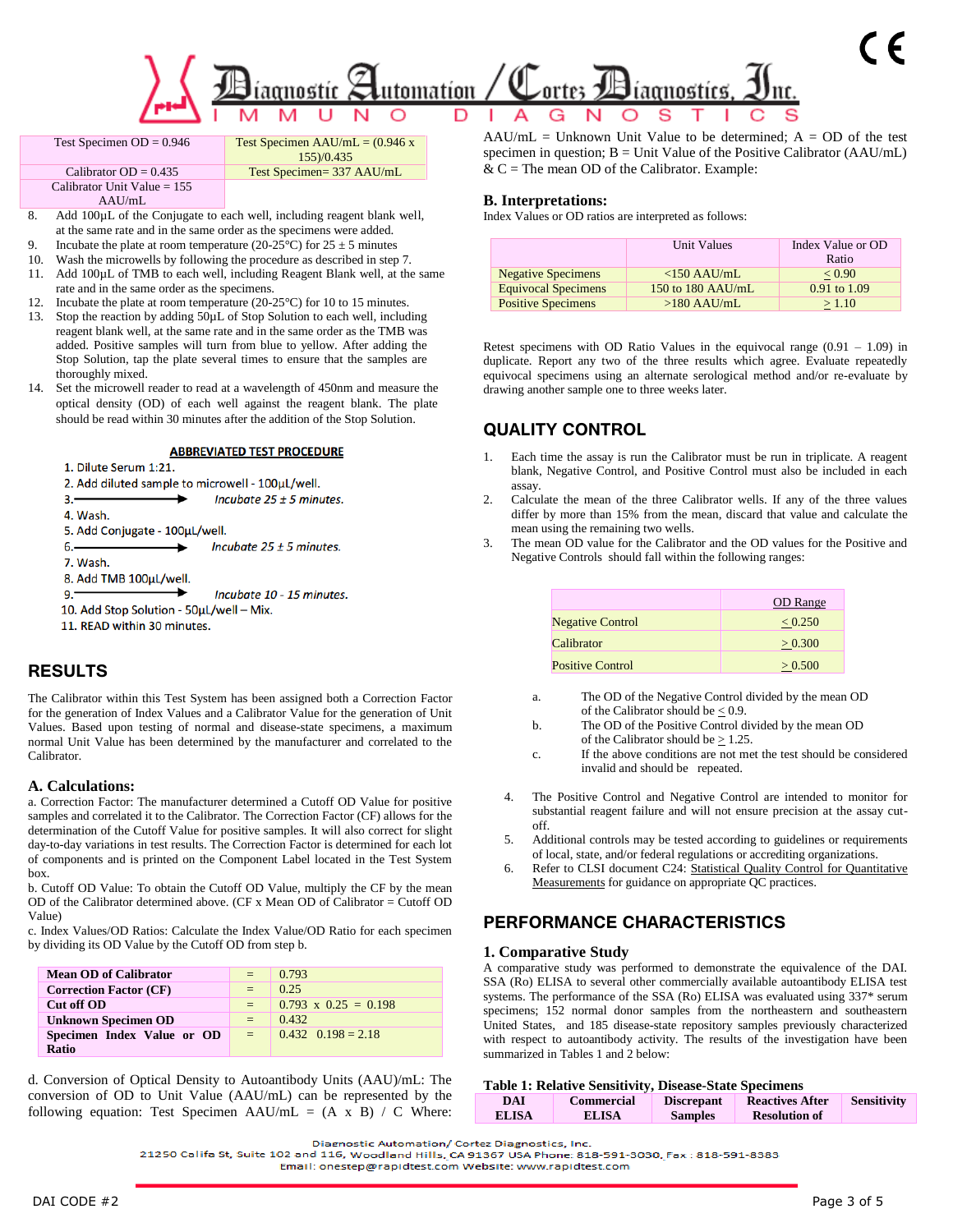# $\mathcal{H}_{\text{iaquot}}$  Automation / C ortes  $\textcolor{red}{\mathbf{\mathcal{D}}}$ iagnostics

| <b>Reactives</b> | <b>Reactives</b> | <b>Discrepants</b> |           |
|------------------|------------------|--------------------|-----------|
| 56               |                  |                    | 56/57     |
|                  |                  |                    | $-98.2\%$ |

#### **Table 2: Relative Specificity; Normal Donor Specimens**

| <b>DAI</b><br><b>ELISA</b><br>Non-<br><b>Reactives</b> | <b>Commercial</b><br><b>ELISA</b><br><b>Reactives</b> | <b>Discrepant</b><br><b>Samples</b> | <b>Non-reactives</b><br>After<br><b>Resolution of</b><br><b>Discrepants</b> | <b>Specificity</b> |
|--------------------------------------------------------|-------------------------------------------------------|-------------------------------------|-----------------------------------------------------------------------------|--------------------|
| 146                                                    | 146                                                   |                                     | 146                                                                         | 146/146=100%       |

### **2. Reproducibility**

A reproducibility study was conducted to assess the intra-assay and inter-assay variability of the test system using a strong positive, a low positive, and a negative sample. Samples were tested eleven times on each of three days. The mean unit value, the standard deviation, and the percent CV were calculated for each sample. The results of this study are depicted below:

#### **Table 3: Reproducibility for DAI ELISA SSA (Ro) Test System**

**Intra-assay Reproducibility** 

| $\ldots$ . $\ldots$ $\ldots$ $\ldots$ $\ldots$ $\ldots$ |      |            |         |       |            |                                                                           |      |            |         |      |            |                |
|---------------------------------------------------------|------|------------|---------|-------|------------|---------------------------------------------------------------------------|------|------------|---------|------|------------|----------------|
| Day 1                                                   |      | Day 2      |         | Day 3 |            | <b>Inter-Assay</b><br><b>Reproducibility; All</b><br><b>Days Combined</b> |      |            |         |      |            |                |
| Specimen                                                | Mean | Std<br>Dvn | %<br>CV | Mean  | Std<br>Dvn | $\%$<br>CV                                                                | Mean | Std<br>Dvn | %<br>CV | Mean | Std<br>Dvn | %<br><b>CV</b> |
| High<br>Positive                                        | 818  | 62         |         | 652   | 68         | 10                                                                        | 779  | 52         |         | 750  | 95         | 13             |
| Low<br>Positive                                         | 199  | 26         | 13      | 231   | 38         | 17                                                                        | 189  | 22         | 12      | 207  | 35         | 17             |
| Negative                                                | 27   | 4          | N/A     | 14    | 6          | N/A                                                                       | 13   | 5          | N/A     | 18   | 9          | N/A            |

#### **3. Cross Reactivity**

Specimens negative for ANA by HEp-2 IFA and positive for IgG antibody to various antigens such as EBV-VCA, EBNA, HSV-1, HSV-2, CMV, Rubella, and/or Toxo, were tested for potential cross reactivity using the DAI ELISA Scl-70 Test System. All specimens tested were negative on the ELISA, indicating that the potential for cross reactivity with such antibodies is not likely, and therefore should not interfere with the results obtained.

## **LIMITATIONS OF PROCEDURE**

- 1. Do not make a diagnosis solely on the basis of any of the DAI ELISA SSA (Ro)Test System test results.
- 2. Interpret test results in conjunction with the clinical evaluation and the results of other diagnostic procedures.

## **EXPECTED VALUES**

The expected value for a normal patient is a negative result. The number of reactives, and the degree of reactivity is dependent upon parameters such as population type being tested, treatment, etc. Each laboratory should establish their own expected values based upon the specimens typically being tested. With respect to disease-state and percent reactivity, Table I in the Significance And Background section of this package insert shows the relative frequency of autoantibody activity for various rheumatic disorders.

## **PRECAUTIONS**

- 1. For *In Vitro* Diagnostic Use.
- 2. Normal precautions exercised in handling laboratory reagents should be followed. In case of contact with eyes, rinse immediately with plenty of water and seek medical advice. Wear suitable protective clothing, gloves, and eye/face protection. Do not breathe vapor. Dispose of waste observing all local, state, and federal laws.
- 3. The wells of the ELISA plate do not contain viable organisms. However, the strips should be considered potentially biohazardous materials and handled accordingly.
- 4. The human serum controls are potentially biohazardous materials. Source

materials from which these products were derived were found negative for HIV-1 antigen, HBsAg. and for antibodies against HCV and HIV by approved test methods. However, since no test method can offer complete assurance that infectious agents are absent, these products should be handled at the Biosafety Level 2 as recommended for any potentially infectious human serum or blood specimen in the Centers for Disease Control/National Institutes of Health manual "Biosafety in Microbiological and Biomedical Laboratories": current edition; and OSHA's Standard for Bloodborne Pathogens (20).

- 5. Adherence to the specified time and temperature of incubations is essential for accurate results. **All reagents must be allowed to reach room temperature (20-25C) before starting the assay.** Return unused reagents to refrigerated temperature immediately after use.
- 6. Improper washing could cause false positive or false negative results. Be sure to minimize the amount of any residual wash solution; (e.g., by blotting or aspiration) before adding Conjugate or Substrate. Do not allow the wells to dry out between incubations.
- 7. The Sample Diluent controls, wash buffer, and conjugate contain sodium azide at a concentration of 0.1% (w/v). Sodium azide has been reported to form lead or copper azides in laboratory plumbing which may cause explosions on hammering. To prevent, rinse sink thoroughly with water after disposing of solution containing sodium azide.
- 8. The Stop Solution is TOXIC. Causes burns. Toxic by inhalation, in contact with skin and if swallowed. In case of accident or if you feel unwell, seek medical advice immediately.
- 9. The TMB Solution is HARMFUL. Irritating to eyes, respiratory system and skin.
- 10. The Wash Buffer concentrate is an IRRITANT. Irritating to eyes, respiratory system and skin.
- 11. Wipe bottom of plate free of residual liquid and/or fingerprints that can alter optical density (OD) readings.
- 12. Dilution or adulteration of these reagents may generate erroneous results.
- 13. Reagents from other sources or manufacturers should not be used.
- 14. TMB Solution should be colorless, very pale yellow, very pale green, or very pale blue when used. Contamination of the TMB with conjugate or other oxidants will cause the solution to change color prematurely. Do not use the TMB if it is noticeably blue in color.
- 15. Never pipette by mouth. Avoid contact of reagents and patient specimens with skin and mucous membranes.
- 16. Avoid microbial contamination of reagents. Incorrect results may occur.
- 17. Cross contamination of reagents and/or samples could cause erroneous results.
- 18. Reusable glassware must be washed and thoroughly rinsed free of all detergents.
- 19. Avoid splashing or generation of aerosols.
- 20. Do not expose reagents to strong light during storage or incubation.
- 21. Allowing the microwell strips and holder to equilibrate to room temperature prior to opening the protective envelope will protect the wells from condensation.
- 22. Wash solution should be collected in a disposal basin. Treat the waste solution with 10% household bleach (0.5% sodium hypochlorite). Avoid exposure of reagents to bleach fumes.
- 23. Caution: Liquid waste at acid pH should be neutralized before adding to bleach solution.
- 24. Do not use ELISA plate if the indicator strip on the desiccant pouch has turned from blue to pink.
- 25. Do not allow the conjugate to come in contact with containers or instruments that may have previously contained a solution utilizing sodium azide as a preservative. Residual amounts of sodium azide may destroy the conjugate's enzymatic activity.
- 26. Do not expose any of the reactive reagents to bleach-containing solutions or to any strong odors from bleach-containing solutions. Trace amounts of bleach (sodium hypochlorite) may destroy the biological activity of many of the reactive reagents within this kit.

#### **STORAGE**

- 1. Store the unopened kit between 2 and 8°C.
- 2. Coated microwell strips: Store between 2 and 8°C. Extra strips should be immediately resealed with desiccant and returned to proper storage. Strips are stable for 60 days after the envelope has been opened and properly resealed and the indicator strip on the desiccant pouch remains blue.

21250 Califa St, Suite 102 and 116, Woodland Hills, CA 91367 USA Phone: 818-591-3030, Fax: 818-591-8383

Diagnostic Automation/ Cortez Diagnostics, Inc.